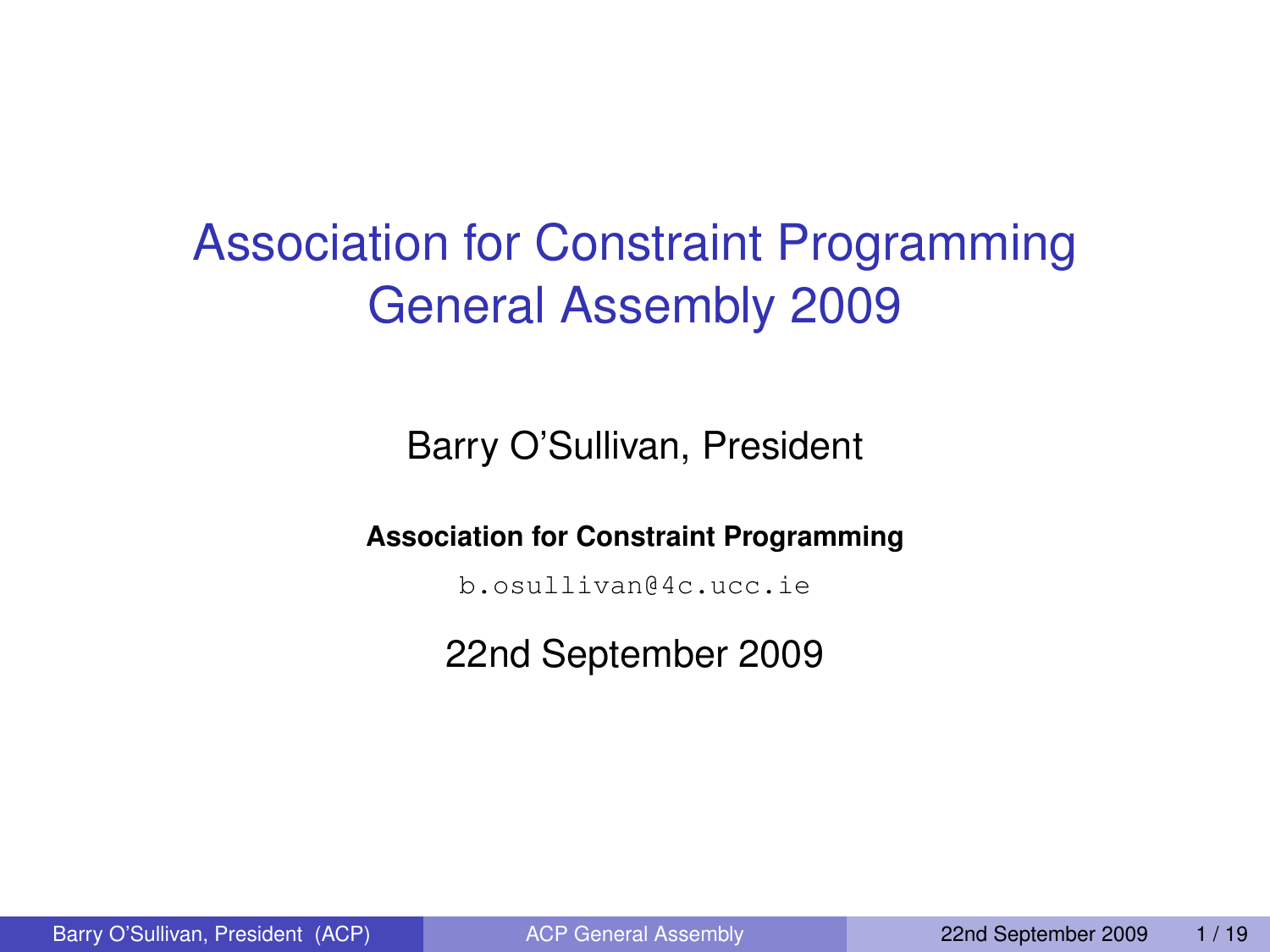# Agenda

## Officers' Reports

- <sup>1</sup> Welcome Barry O'Sullivan
- 2 CP 2010
- **3 CP-AI-OR 2010**
- 4 Announcement from the Constraints journal
- **5** President's Report Barry O'Sullivan
- **6** Treasurer's Report Thomas Schiex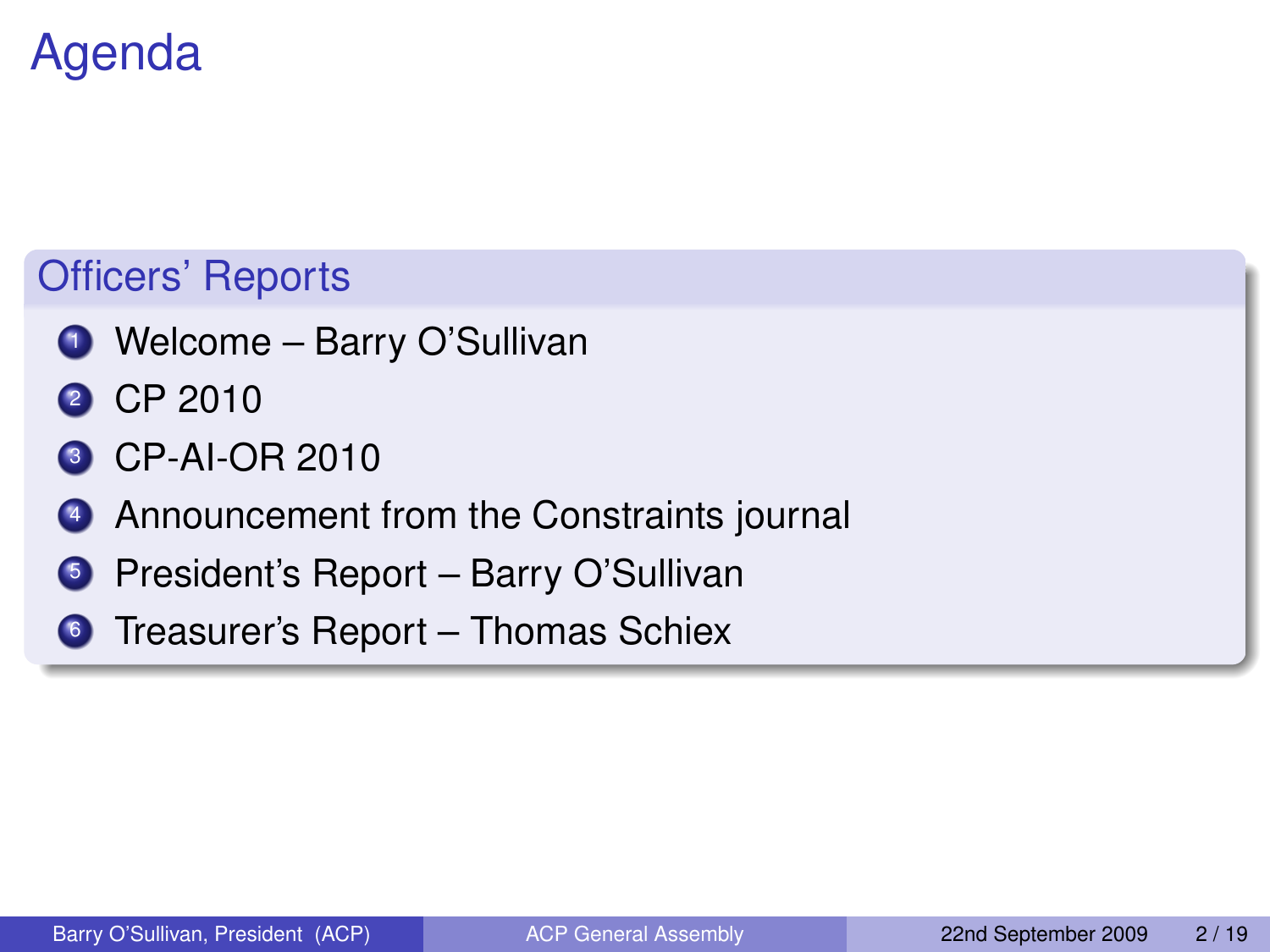# President's Report

- 1 [The Executive Committee 2009 and 2010](#page-3-0)
- 2 [CP Conferences 2010–2012](#page-6-0)
- **[ACP Web-sites](#page-9-0)**
- **[ACP Summer School](#page-10-0)**
- 5 [Standardisation Working Group](#page-11-0)
- **[ACP Awards](#page-12-0)**
- [ACM SIG on Logic and Computation](#page-15-0)
- **[Industry Advisory Board](#page-16-0)**
- **[Sponsorships](#page-17-0)**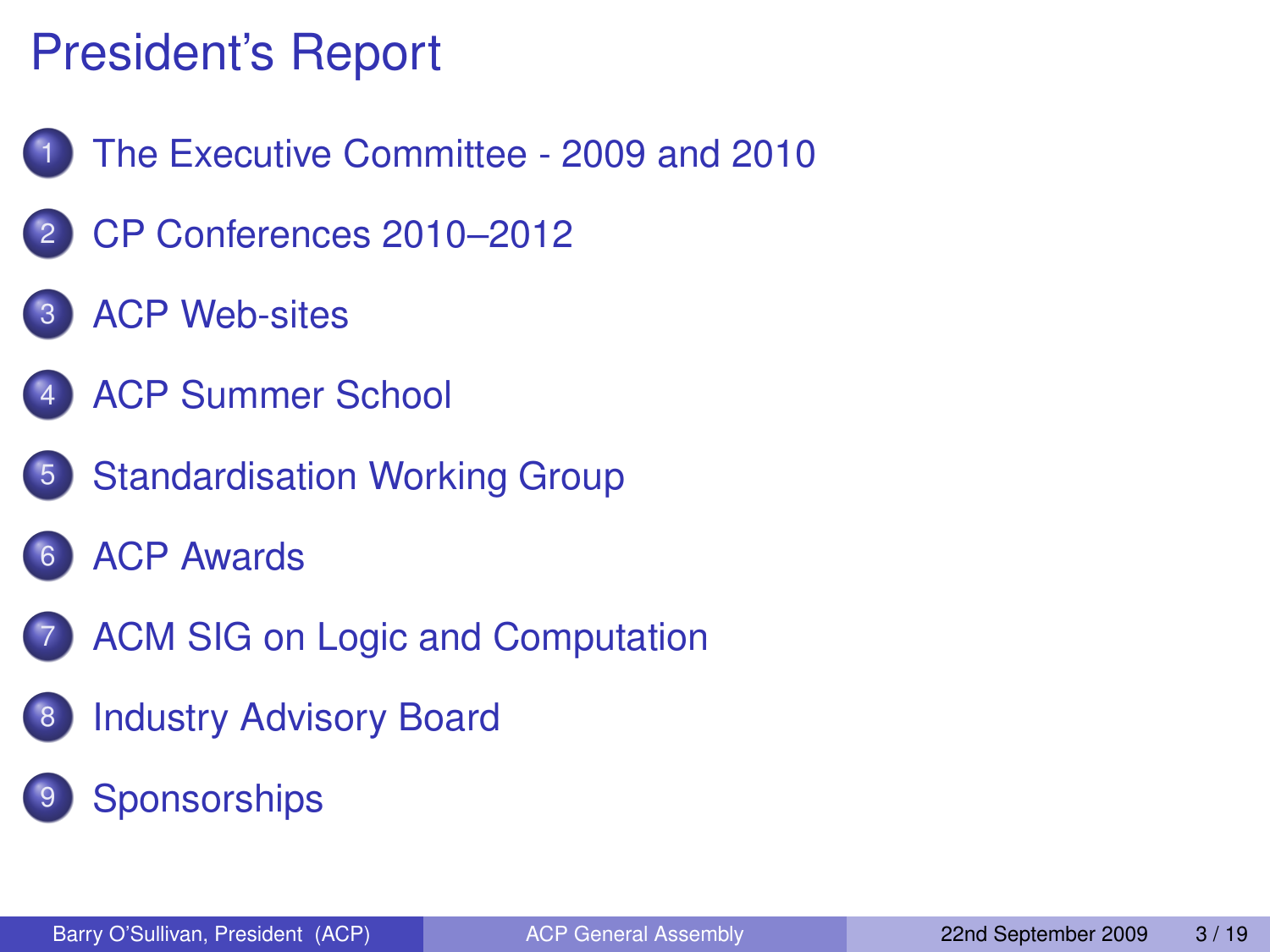# The ACP Executive Committee in 2009

| <b>Officers</b>                          | Term                                |
|------------------------------------------|-------------------------------------|
| • President: Barry O'Sullivan            | Elected 2005-2008, 2009-2012        |
| • Secretary: Jimmy H.M. Lee              | Elected 2006-2009                   |
| • Treasurer: Thomas Schiex               | Elected 2007-2010                   |
| • Conference Coordinator: Pedro Meseguer | Elected 2007-2010                   |
|                                          |                                     |
| <b>Other members</b>                     | <b>Term</b>                         |
| • Christian Bessiere                     | Until 2009, Program Chair of CP2007 |
| • Christian Schulte                      | Elected 2006-2009                   |
| $\bullet$ Michael Trick                  | Elected 2006-2009                   |
| • Roland Yap                             | Elected 2009-2010                   |
| • Karen Petrie                           | Elected 2009-2010                   |
| • Peter Stuckey                          | Elected 2009-2012                   |
| • John Hooker                            | Elected 2009-2012                   |
|                                          |                                     |

<span id="page-3-0"></span>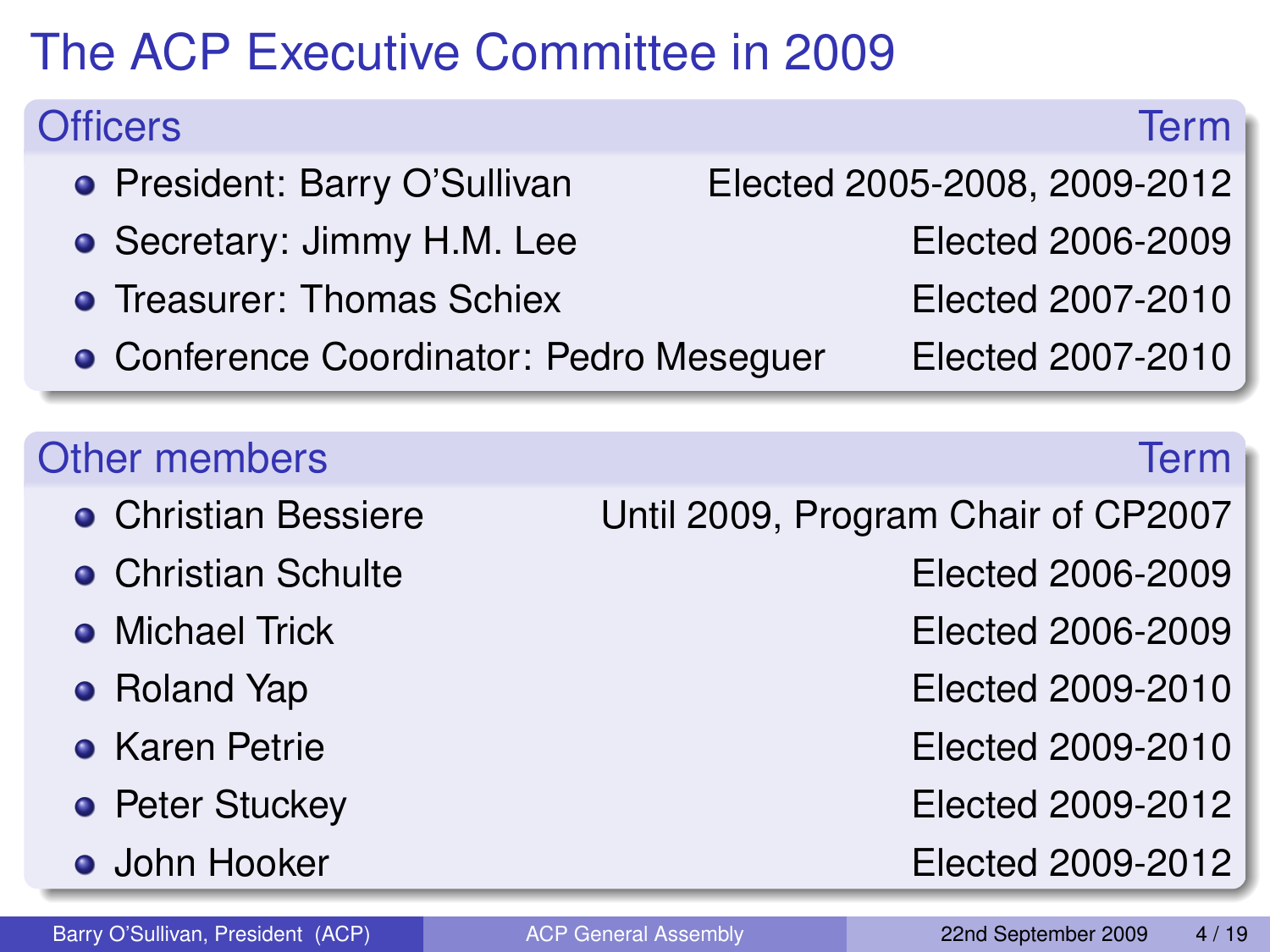# The ACP Executive Committee in 2010

### All Elected Members

- 
- 
- 
- 
- 
- 
- 

John Hooker Elected 2009-2012 • Pedro Mesequer **Elected 2007-2010** • Barry O'Sullivan **Elected 2009-2012** Karen Petrie Elected 2009-2010 • Thomas Schiex **Elected 2007-2010 • Peter Stuckey Elected 2009-2012** • Roland Yap **Elected 2009-2010**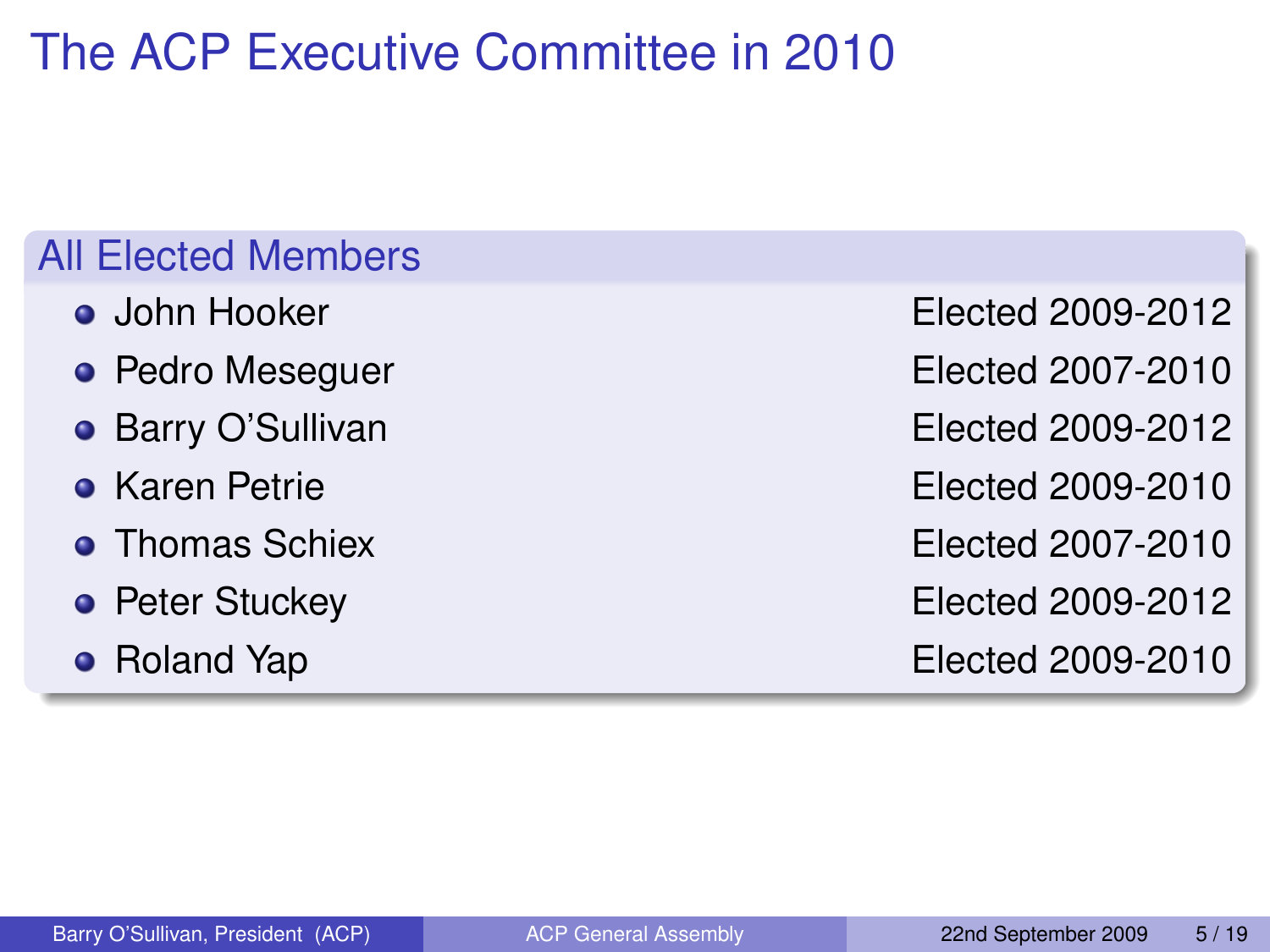# The ACP Executive Committee in 2010

### Members whose terms run beyond the end of 2010

- 
- 
- 
- 
- 
- 
- 

John Hooker Elected 2009-2012 • Pedro Meseguer **Elected 2007-2010** • Barry O'Sullivan **Elected 2009-2012** Karen Petrie Elected 2009-2010 • Thomas Schiex **Elected 2007-2010 • Peter Stuckey Elected 2009-2012** • Roland Yap **Elected 2009-2010**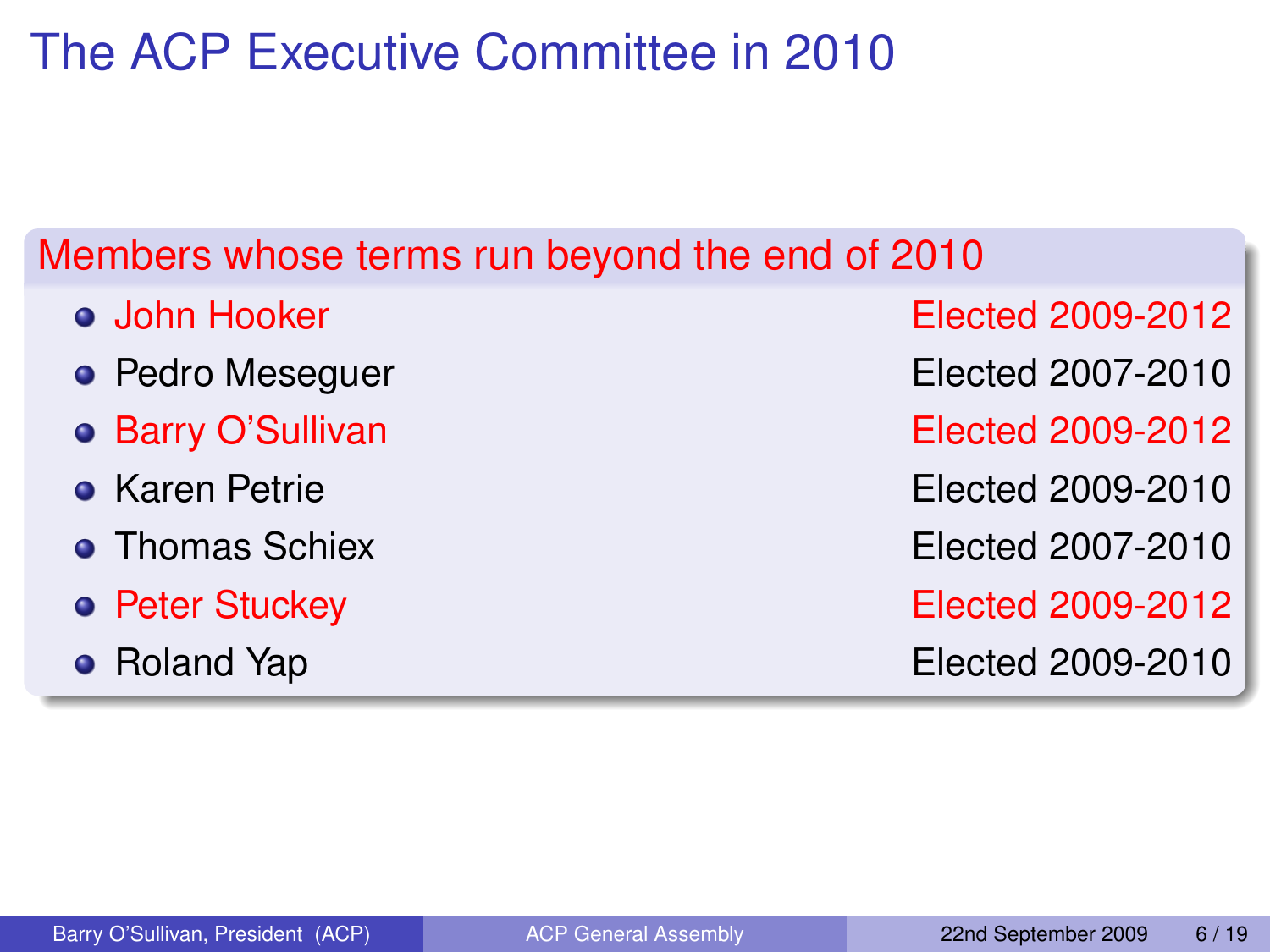# CP 2010 – St. Andrews, Scotland

## Chairs of the Conference

- **Programme Chair:** Dave Cohen
- **Conference Chair:** Karen Petrie

## Local Organising Committee

- Peter Jeavons (Oxford),
- Chris Jefferson (St. Andrews),
- Alan Frisch (York),
- Ian Gent (St. Andrews),
- Angela Miguel (St. Andrews),
- Ian Miguel (St. Andrews),
- Patrick Prosser (Glasgow)
- <span id="page-6-0"></span>**• Barbara Smith (Leeds).**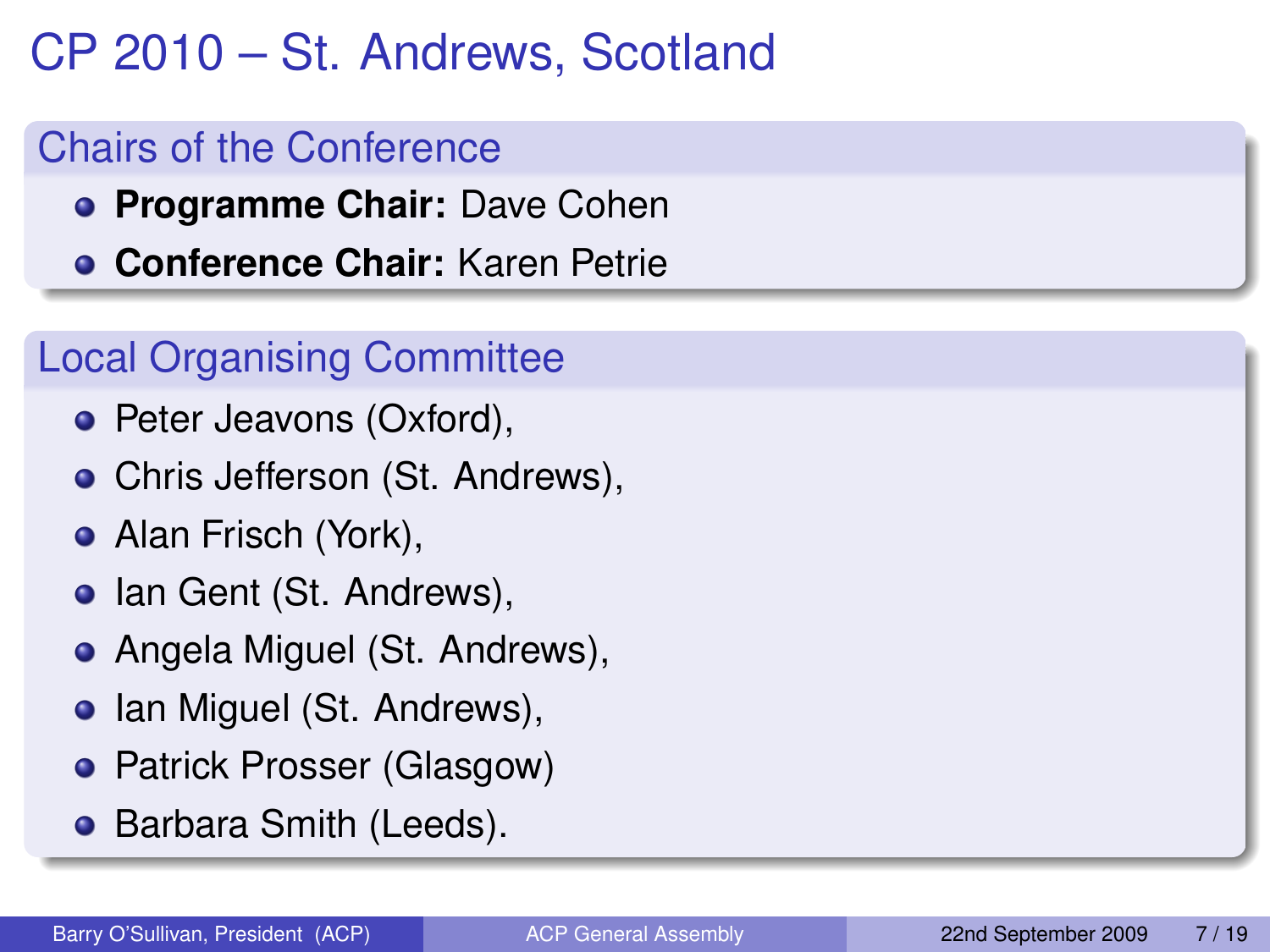## CP Conferences in 2011

### CP 2011 already in the works

#### The conference will be held in Perugia, Italy. The **Conference Chair** will be **Stefano Bistarelli**.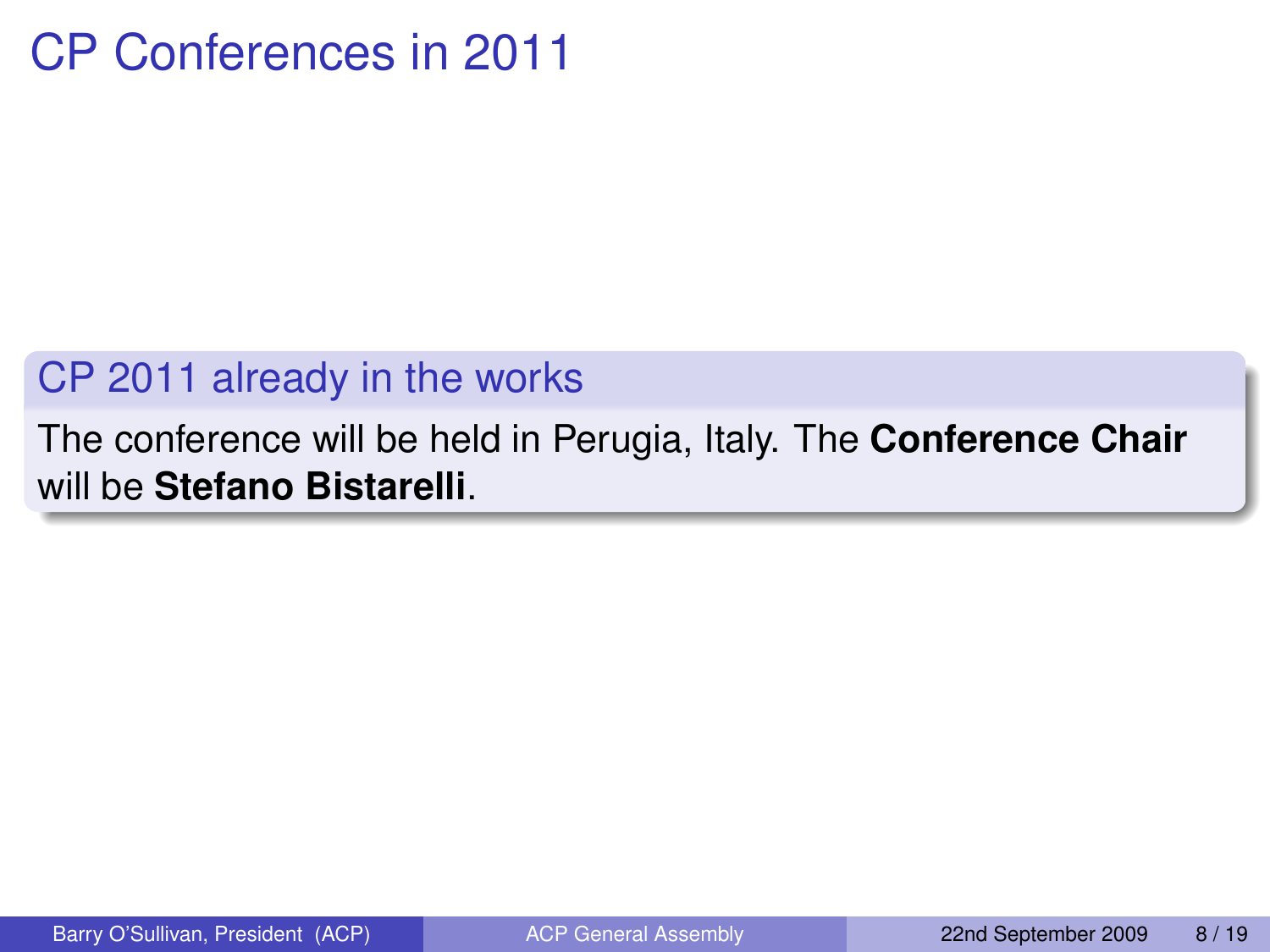## CP Conference in 2012

- We encourage a bid from North America to host CP 2012.
- CP 2007 (Providence, Rhode Island).
- Call for bids soon, but please contact us if interested.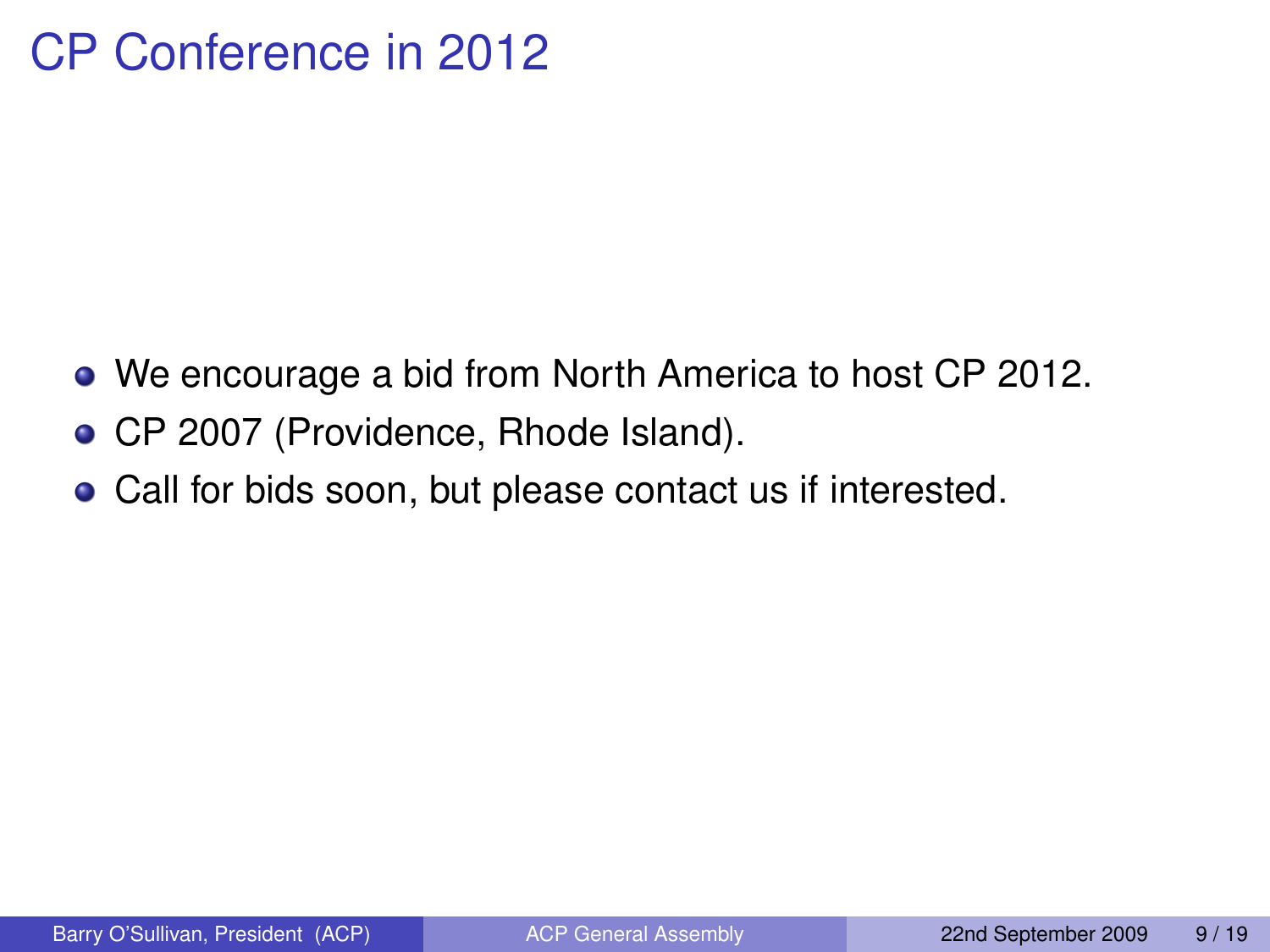## ACP Web-sites

ACP Web-site

<http://www.4c.ucc.ie/acp>

<http://www.a4cp.org>

#### CP Online

<http://www.4c.ucc.ie/cponline>

<span id="page-9-0"></span><http://www.cponline.org>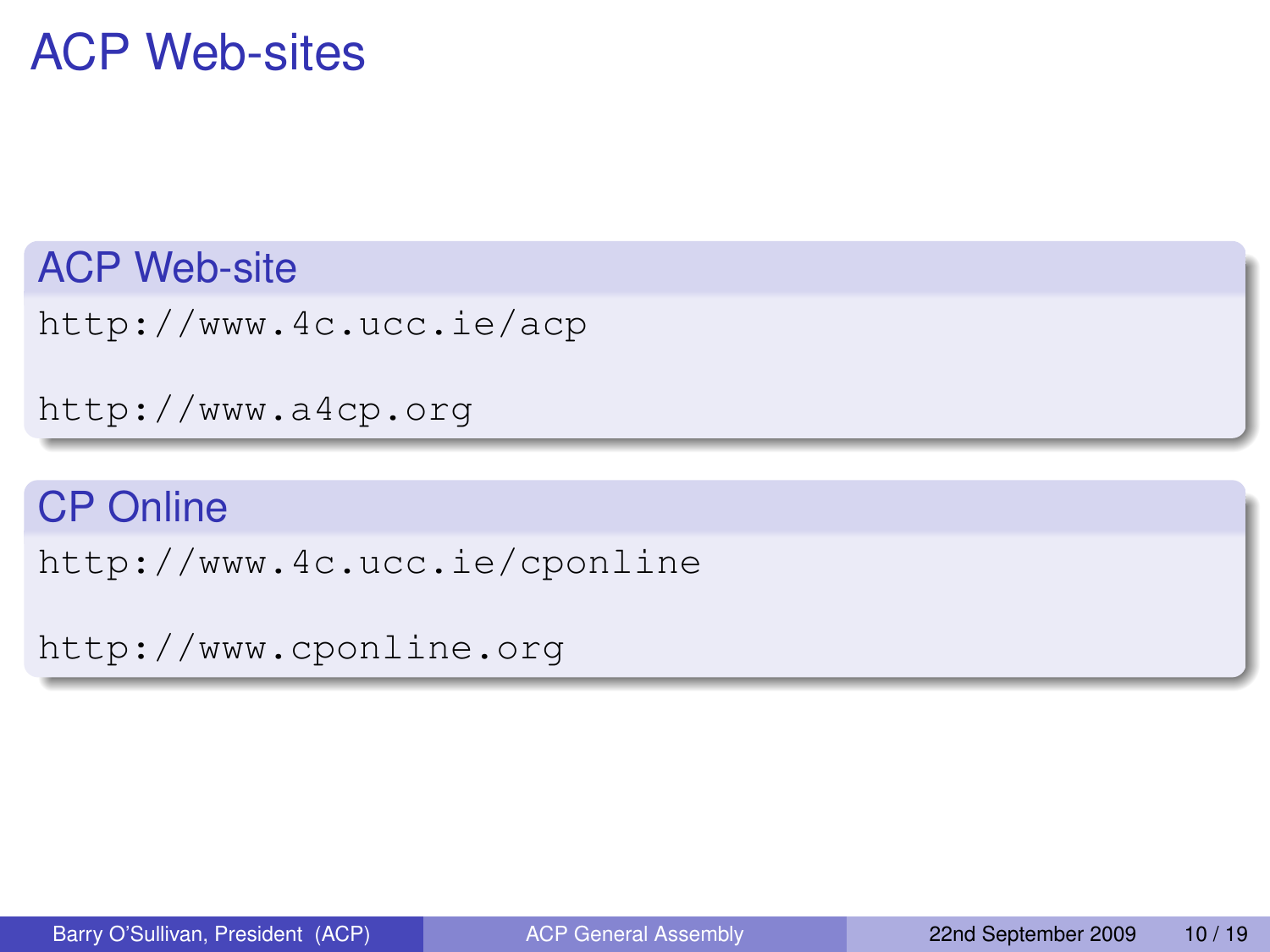# ACP Summer School on Constraint Programming

### 2009 Summer School

- **Held at the Cork Constraint Computation Centre**
- Chair: Barry O'Sullivan
- Constraint Programming Module: Helmut Simonis
- Other presenters: James Little, Ken Brown, Igor Razgon, Barry O'Sullivan
- **•** Student talks

## 2010 Summer School

<span id="page-10-0"></span>We have received a France/Belgium bid, but others will be welcome in response to the Call for Bids.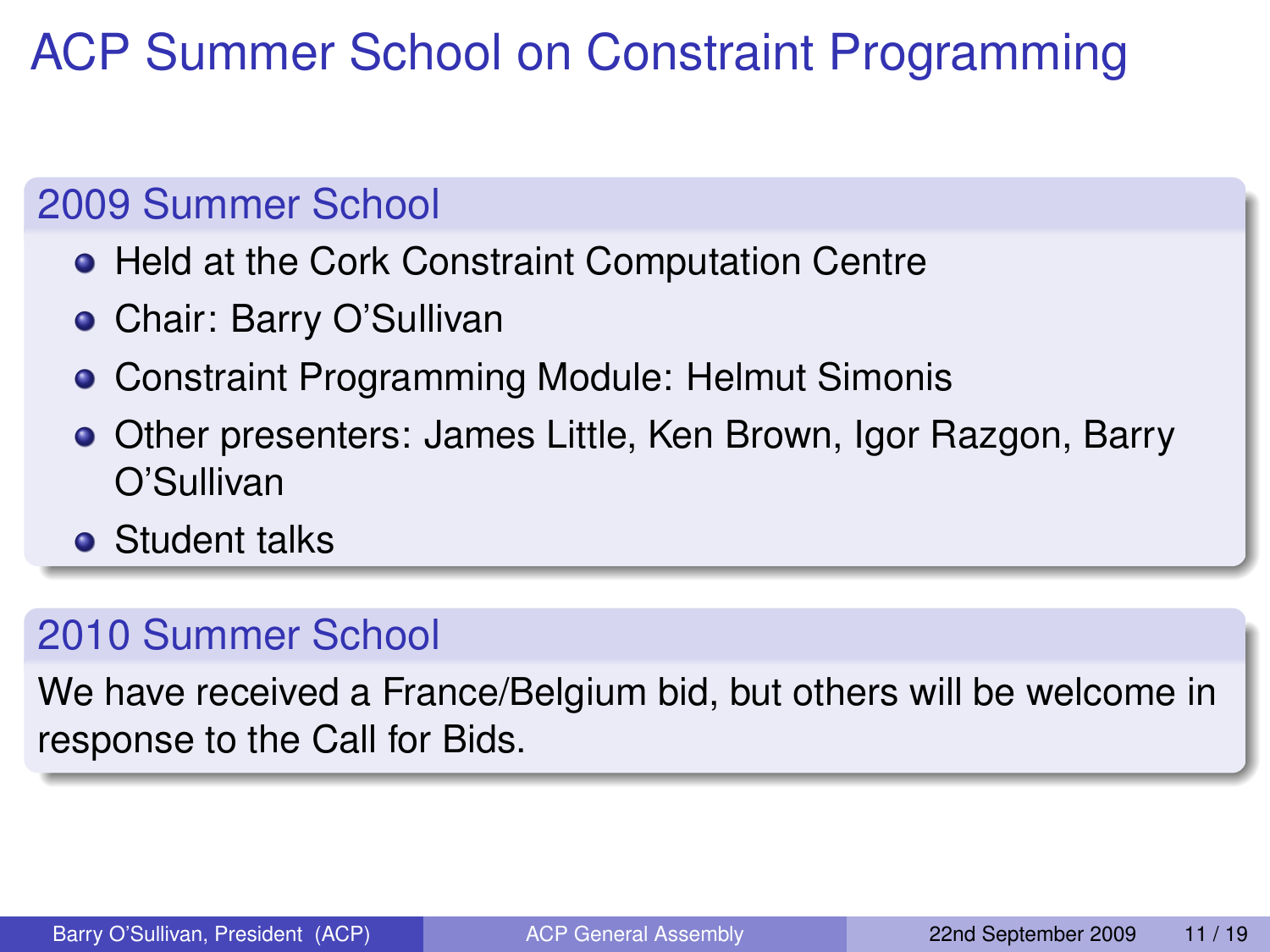# Establishment of a CP Standardisation Working Group

- Autumn of 2008, Jacob Feldman (4C) and Narendra Jussien (Ecole des Mines, Nantes) proposed to establish a Standardization Work Group supported by the ACP.
- Inclusion participation
- <http://www.cpstandards.org>
- Strawman proposals
- **Discussion Forum**
- Focus on working towards standards to make CP advances available to the business community.
- <span id="page-11-0"></span>**• Please attend tomorrows discussion panel on this subject.**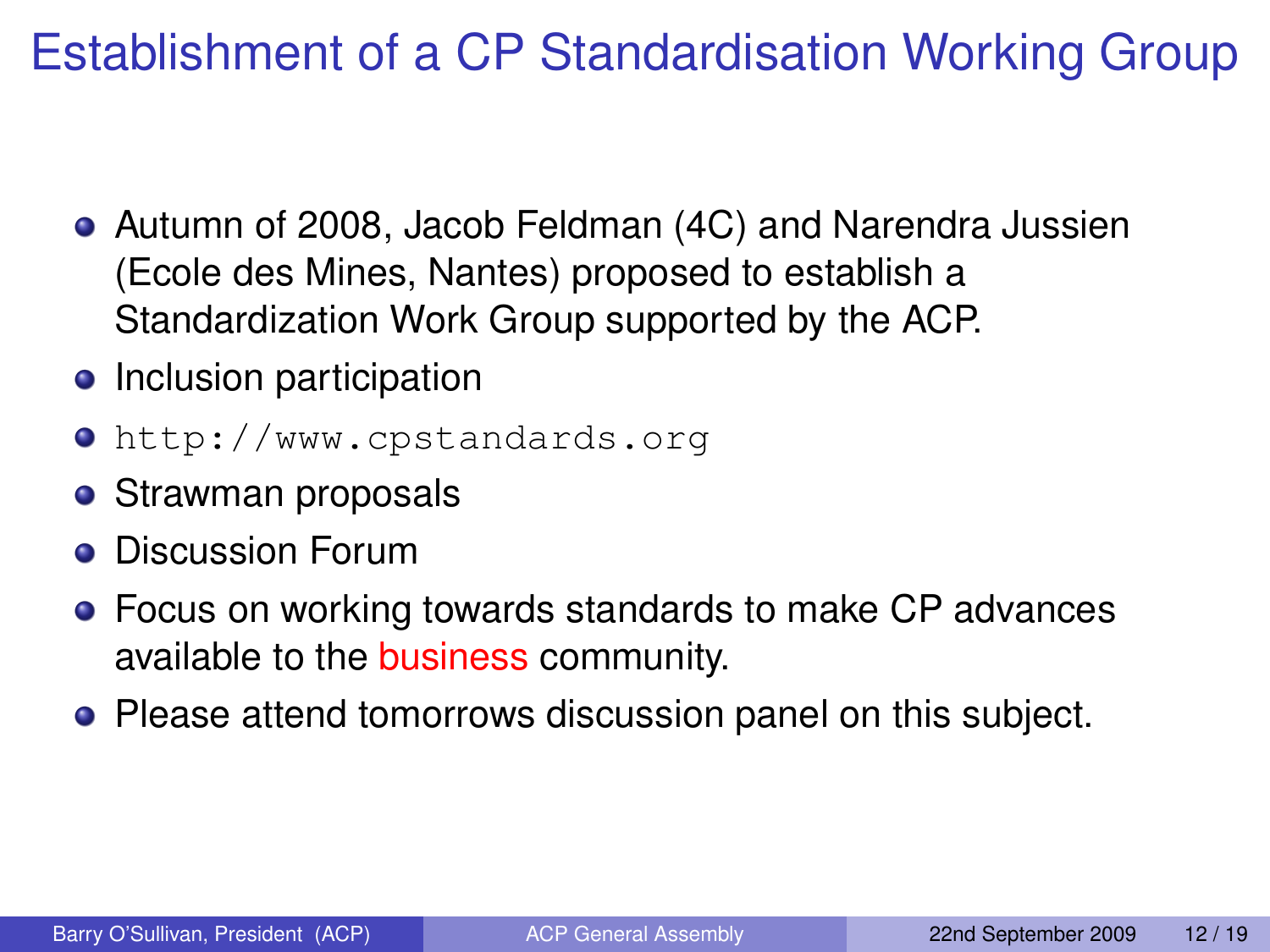## ACP Research Excellence Award 2009

#### This year's recipient – presentation tomorrow

Alan Mackworth, University of British Columbia, Canada.

### Award Committee

<span id="page-12-0"></span>Rina Dechter, Jimmy Lee, Barry O'Sullivan (Chair), Peter Stuckey and Pascal Van Hentenryck.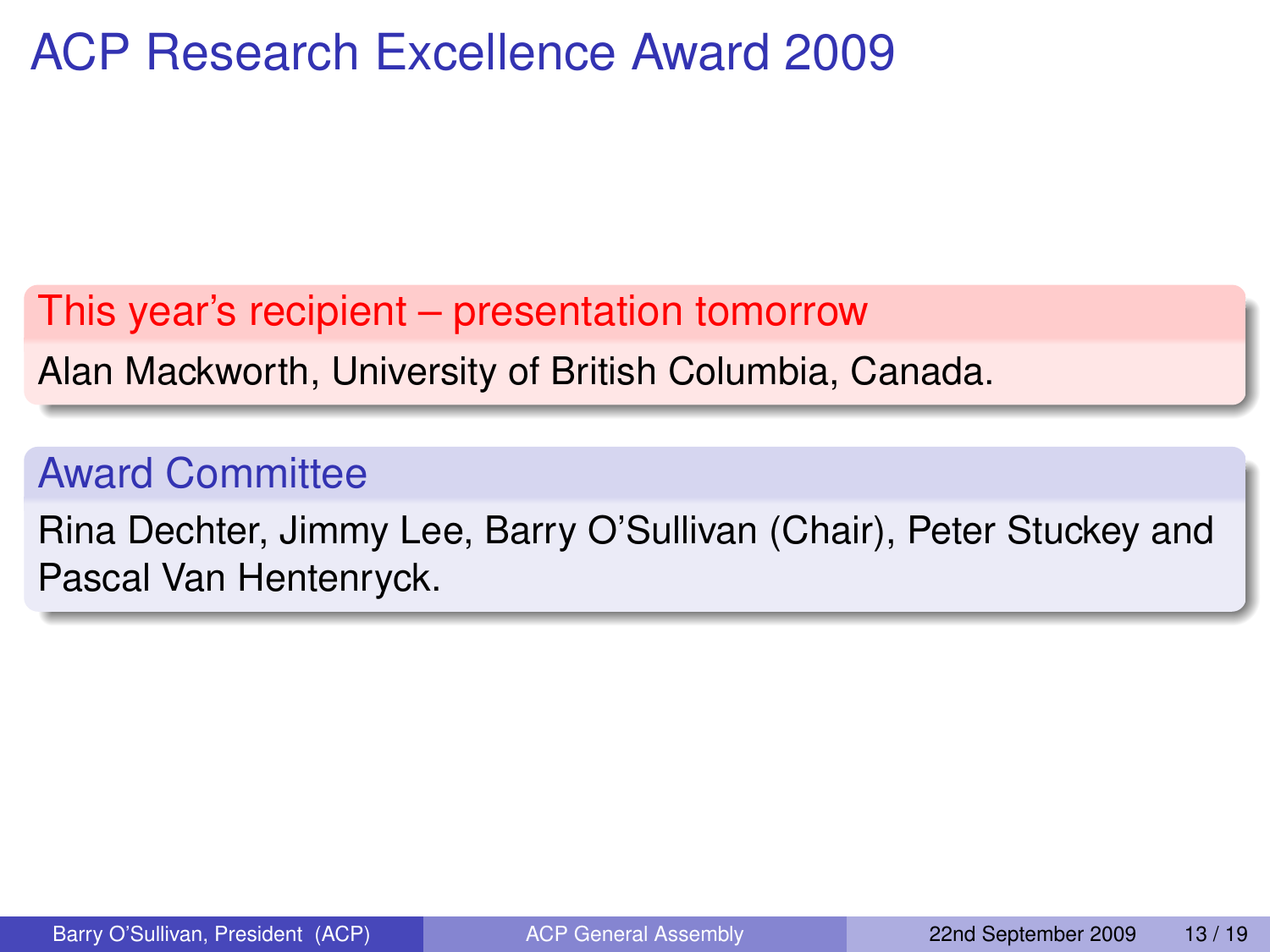## ACP Doctoral Research Award 2009

This year's recipient – presentation tomorrow

Chris Jefferson, University of York (now at St. Andrews).

**Advisor:** Alan Frisch, University of York.

Award Committee

Mats Carlsson, Gilles Pesant, Michael Trick (Chair)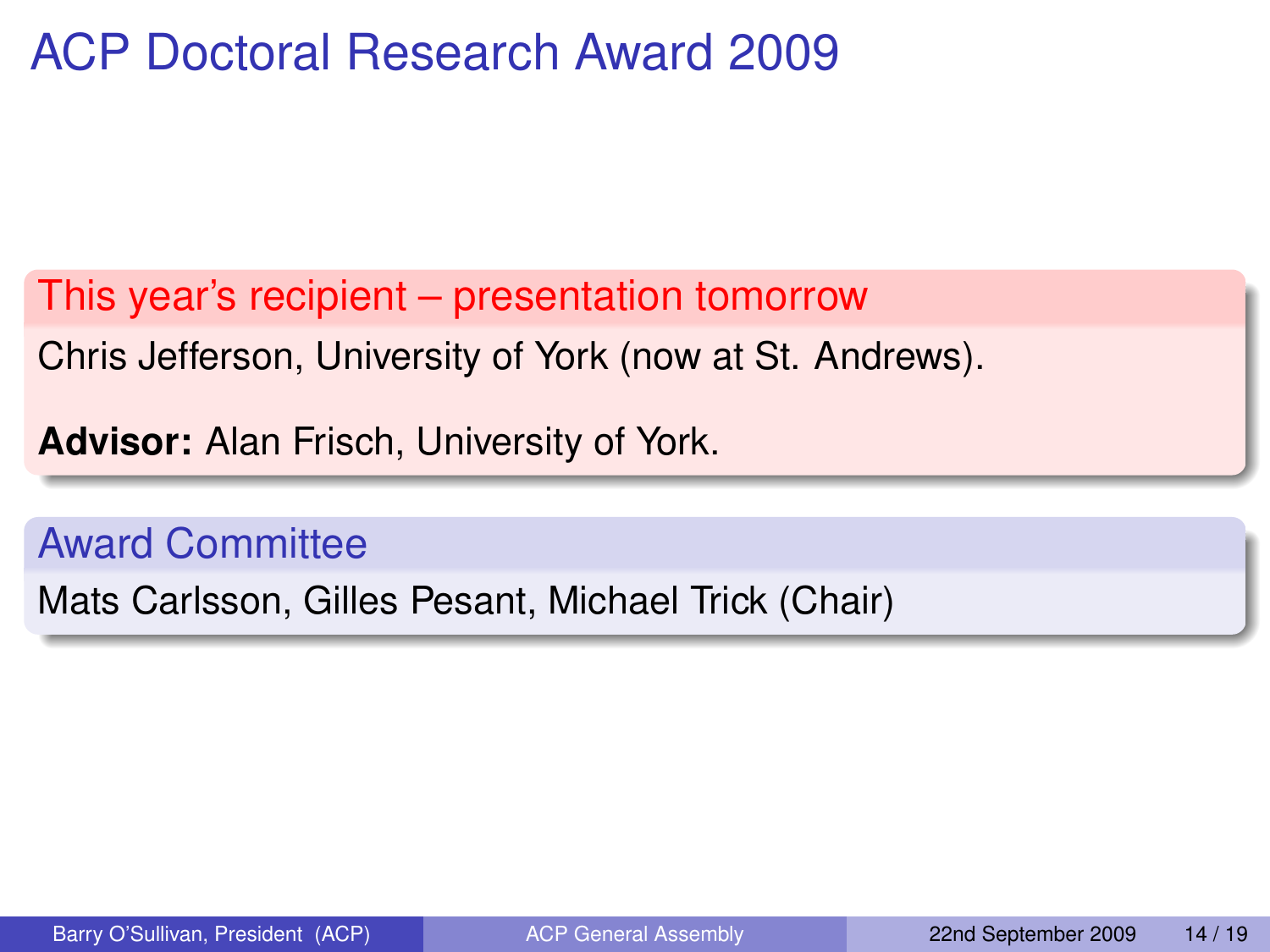## New Award: the ACP Outstanding Service Award

- The Research Excellence Award will be given on odd-numbered years from now on.
- A new award for even-numbered years: ACP Outstanding Service Award.
- For significant contributions to the ACP community in a service capacity.
- The inaugural award will be in 2010.
- Nominations will be sought from the community and a final selection made by an inclusive committee.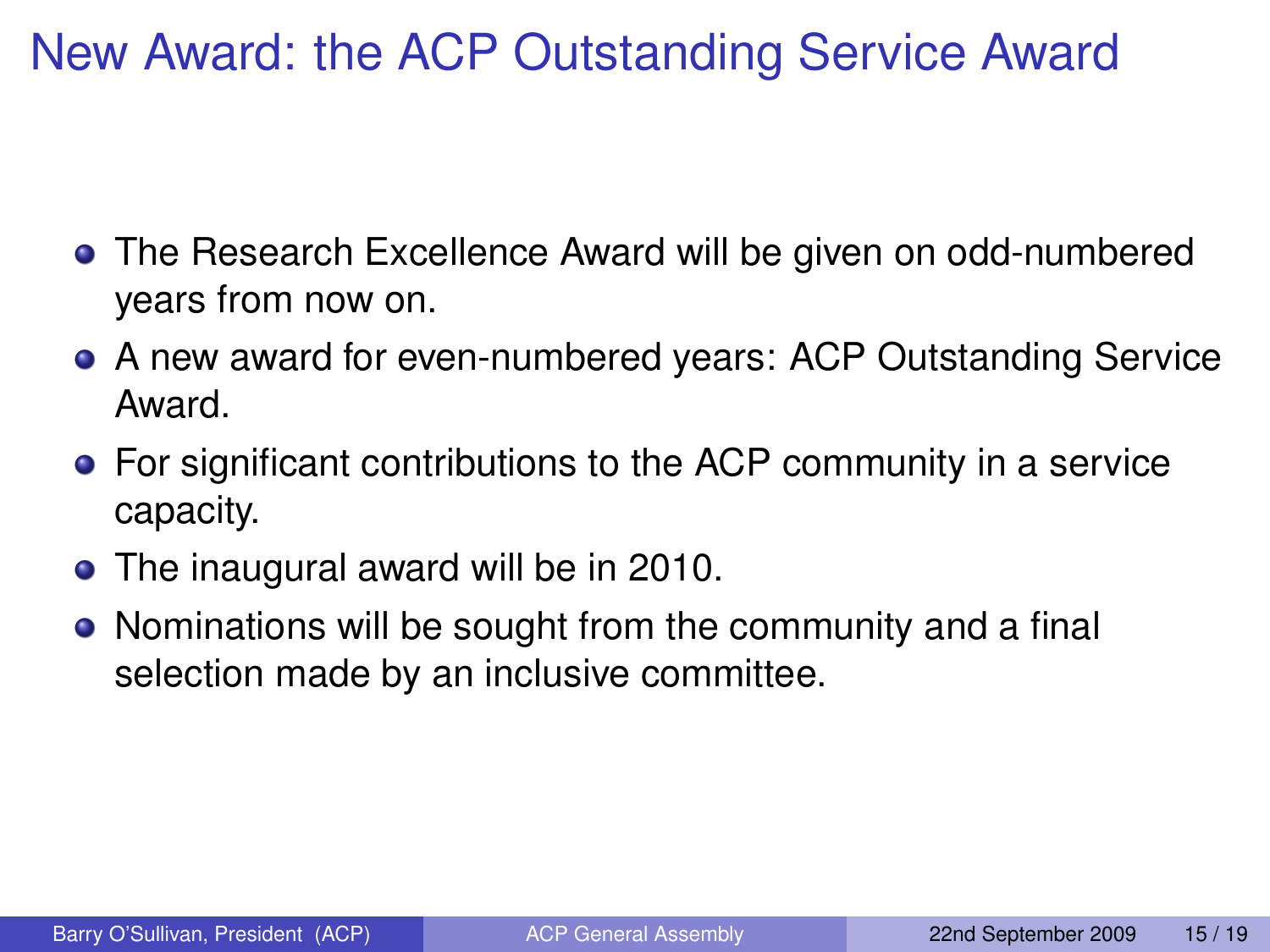# ACM Special Interest Group in Logic and Computation

- ACM Special Interest Group on Logic and Computation (SIGLOG).
- **•** Professor Moshe Vardi (Rice University). has been established.
- **Motivation:** while the logic and computation community is technically vibrant, it is fragmented and lacks a voice that represents its true strength.
- SIGLOG will be the home of FLoC.
- The ACP has joined SIGLOG.
- <span id="page-15-0"></span>**ACP Representative:** Peter Stuckey.  $\bullet$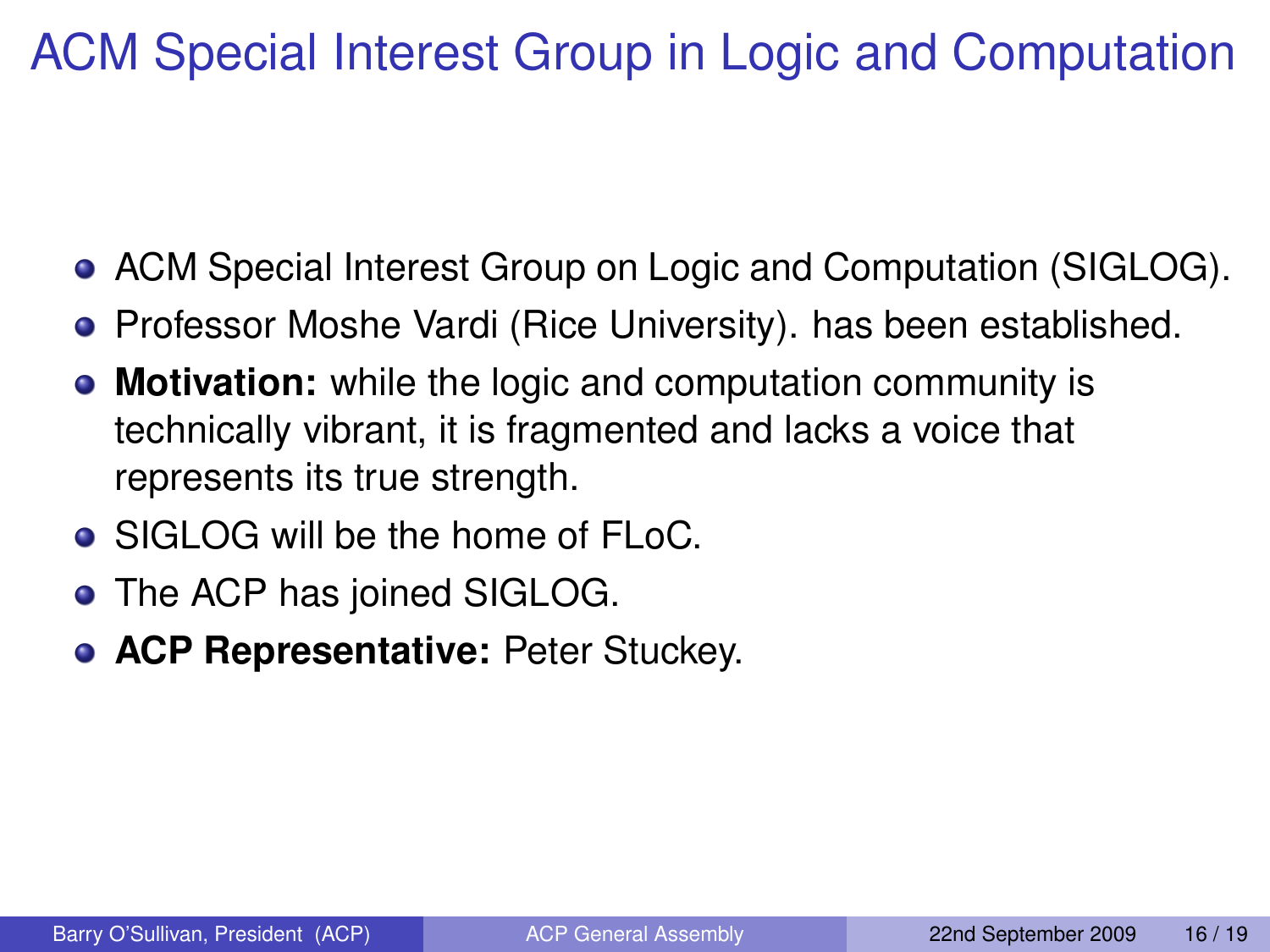## ACP Industry Advisory Board

- Working on the establishment of an Industry Advisory Board.
- Interested industry-based members of the community are  $\bullet$ encouraged to contact us.
- <span id="page-16-0"></span>Invitations will also be sent out.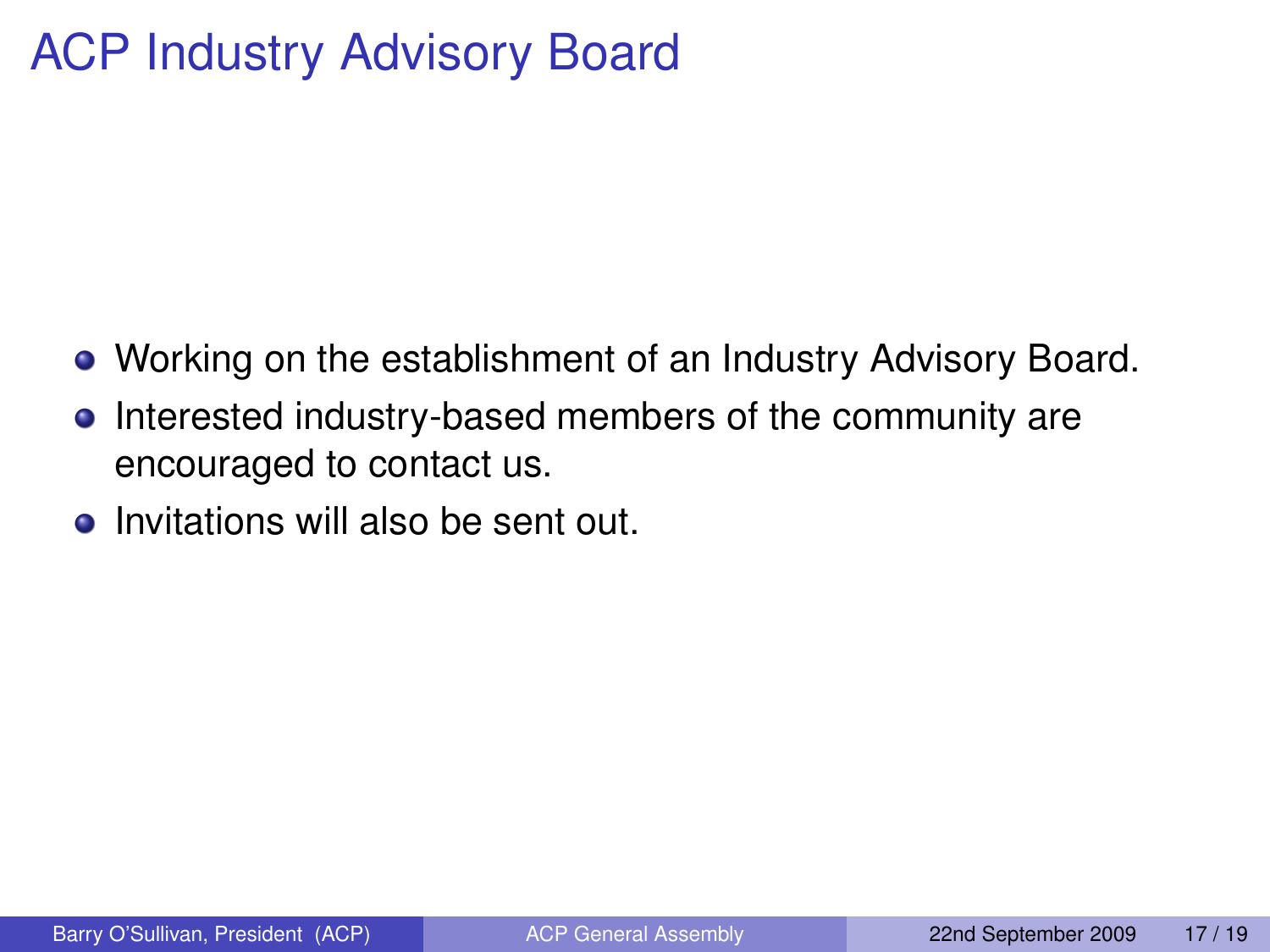## **Sponsorships**

- 1st International Conference on Algorithmic Decision Theory
- CPAIOR 2009
- **ERCIM Workshop on Constraints**
- <span id="page-17-0"></span>• Usual ACP events